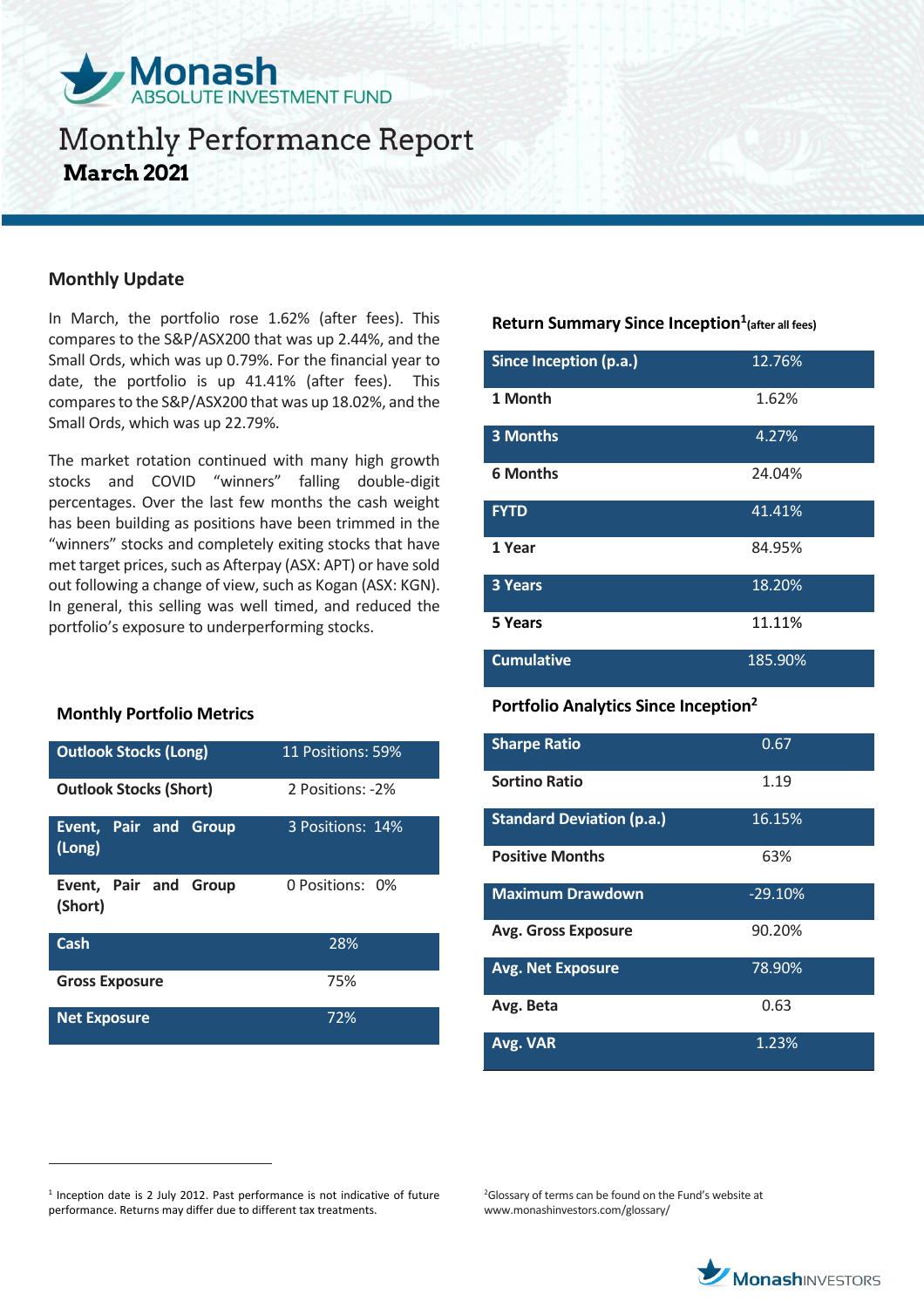

It has now been a full 12 months since the low point of COVID's impact on global equity markets. It was a period where our flexible mandate was of great benefit to the Company's performance, as we were able to sell and short stocks without regard to the fact that the cash weight was rising, and then cover and buy at low prices. At Monash Investors our investment philosophy and approach is quite different from other managers, and even from our long/short peers. This applies to our shorts as well as our longs. In both cases, we tend to have fewer positions, but our payoff requirements are higher. There are always fewer shorts in the portfolio than longs, as absolute shorts tend to be much harder to find. In order to avoid concentration risk for shorts, short weights are less than half the size of the longs. As a result, total short holdings have only averaged 5-6% of the portfolio since inception, typically spread between 2-3 stocks at a time but the number of stocks will increase if there are more opportunities.

This has occasionally raised the question of why we bother doing it. Well the answer is it generally adds some value, and it can at times make an oversized contribution to the portfolio. The 12 months to 31 Jan 2021 (for which we have a contribution analysis below) demonstrates such a period.

| <b>Stock</b>                 | <b>Contribution</b> | <b>Price Move</b> | <b>Weight</b> | <b>Top Up Trades</b> | <b>Months Held</b> |
|------------------------------|---------------------|-------------------|---------------|----------------------|--------------------|
| <b>Flight Centre</b>         | 3.5%                | $-67%$            | $-2.5%$       | $\overline{4}$       | 2.3                |
| <b>Corporate Travel</b>      | 1.6%                | $-42%$            | $-2.5%$       | $\overline{2}$       | 5.3                |
| <b>Freedom Foods</b>         | 1.4%                | $-74%$            | $-1.8%$       | $\overline{0}$       | 7.2                |
| <b>Qantas</b>                | 1.1%                | $-40%$            | $-2.5%$       | 3                    | 1.3                |
| <b>IDP</b> education         | 0.8%                | $-25%$            | $-1.5%$       | $\overline{0}$       | 1.0                |
| <b>Skycity Entertainment</b> | 0.7%                | $-46%$            | $-1.0%$       | $\mathbf{1}$         | 1.3                |
| <b>Star Entertainment</b>    | 0.6%                | $-43%$            | $-1.0%$       | $\mathbf{1}$         | 1.3                |
| <b>Eagers Automotive</b>     | 0.5%                | $-13%$            | $-2.5%$       | $\mathbf{1}$         | 1.5                |
| <b>G8 Education</b>          | 0.4%                | $-43%$            | $-1.5%$       | $\mathbf{1}$         | 2.0                |
| <b>Treasury Wines</b>        | 0.4%                | $-16%$            | $-2.5%$       | $\overline{2}$       | 5.8                |
| <b>Crown Resorts</b>         | 0.4%                | $-30%$            | $-1.0%$       | $\mathbf{1}$         | 1.2                |
| <b>Estia Health</b>          | 0.2%                | $-31%$            | $-1.0%$       | $\mathbf{1}$         | 1.1                |
| <b>Regis Healthcare</b>      | $-0.1%$             | 1%                | $-1.0%$       | $\overline{0}$       | 1.5                |
| <b>Kathmandu</b>             | $-0.1%$             | 5%                | $-2.5%$       | $\overline{0}$       | 2.0                |
| <b>AVERAGE per stock</b>     |                     | $-33%$            | $-1.8%$       | 1.2                  | 2.5                |
| <b>TOTAL CONTRIBUTION</b>    | 11.6%               |                   |               |                      |                    |

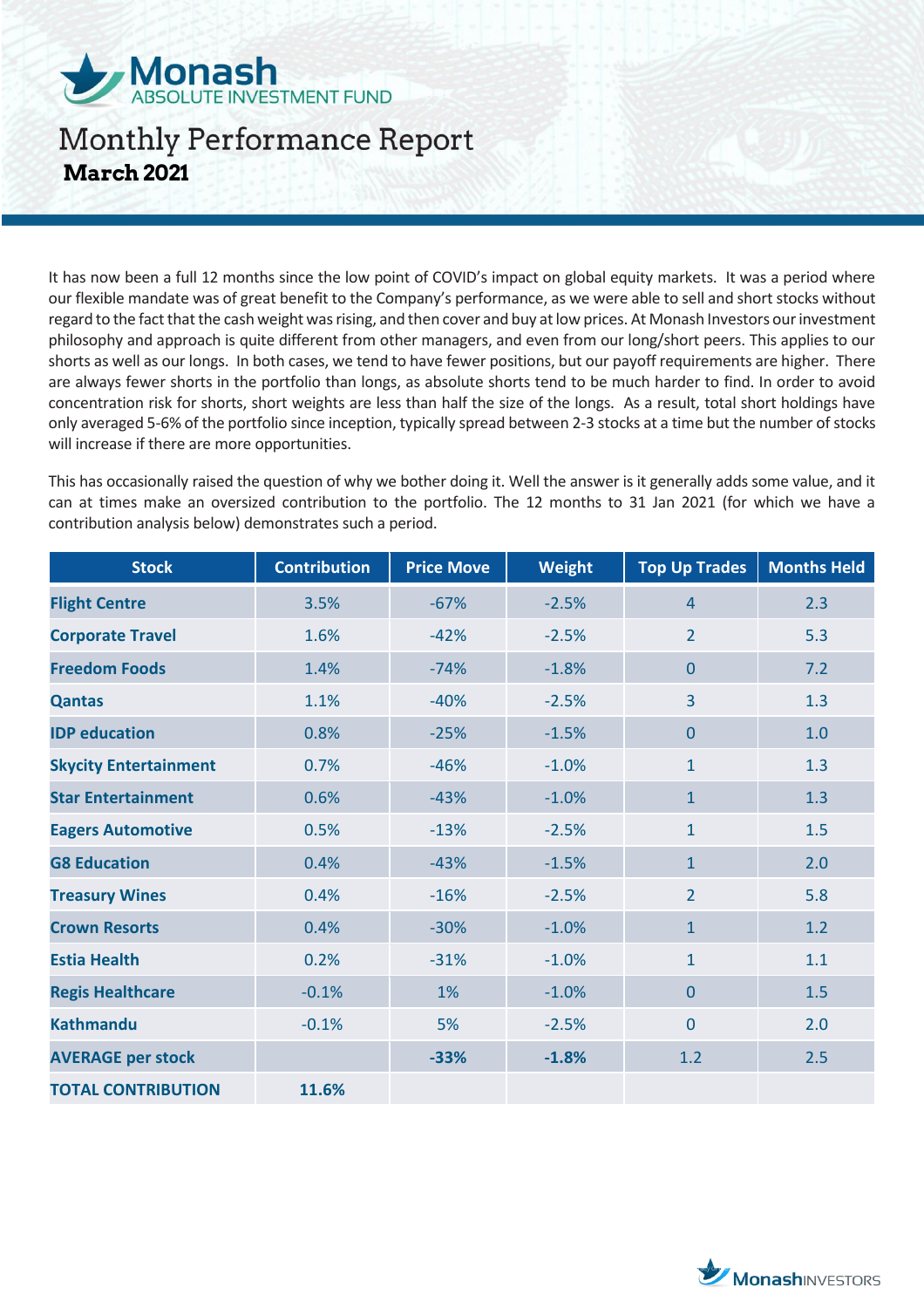



The table shows that over the 12 months, the shorts contributed 11.6% to the return for the year, which was about 1/3 of total return for that particular time period. In the year to 31 January, there was an average weight in shorts of only 1.8% per stock, and on average they fell by 33% while we held them. The average holding period was a brief 2.5 months per stock. The overall size of the short positions swung around between 2% and 16%, and averaged 5% for the year.

The key to making money in these positions was our strong view on stock price, driven by bottom up analysis that quickly incorporated new information. Our forecasts are supported by the playing out of recurring business situations or recurring patterns of behaviour. It is also important to know when to cover the shorts and lock in investment gains, here our focus on valuation provides the insight. As always selling/covering discipline is a key driver of the investment returns we are able to generate.

#### **For all business development enquiries, please contact Winston Capital Partners (Acting on behalf of Monash Investors)**

| SA, NT and WA Advisers    | Andrew Fairweather    | P: +61 401 716 043            |
|---------------------------|-----------------------|-------------------------------|
|                           |                       | andrew@winstoncapital.com.au  |
| VIC, NSW and ACT Advisers | Stephen Robertson     | P: +61 418 387 427            |
|                           |                       | stephen@winstoncapital.com.au |
| VIC, QLD & NSW Advisers   | <b>Cameron Harris</b> | P: +61 400 248 435            |
|                           |                       | cameron@winstoncapital.com.au |
| SA, VIC and NSW Advisers  | James Archer          | P: +61 432 273 335            |
|                           |                       |                               |
|                           |                       | james@winstoncapital.com.au   |

### **For all investors enquiries, please contact**

Link Fund Solutions Pty Limited (Acting on behalf of the Fund) +612 9547 4311 [LFS\\_registry@linkgroup.com](mailto:LFS_registry@linkgroup.com)

This presentation is issued by Monash Investors Pty Limited ABN 67 153 180 333, AFSL 417 201 ("Monash Investors") as authorised representatives of Winston Capital Partners Pty Ltd ABN 29 159 382 813, AFSL 469 556 ("Winston Capital") for the provision of general financial product advice in relation to the Monash Absolute Investment Fund ARSN 606 855 501 ("Fund") and Monash Absolute Investment Company Limited (MA1). Monash Investors is the investment manager of the Fund and MA1. The Trust Company (RE Services) Limited ABN 45 003 278 831, AFSL 235 150 ("Perpetual") is responsible entity of, and issuer of units in, the Fund. The inception date of the Fund is 2nd July 2012.